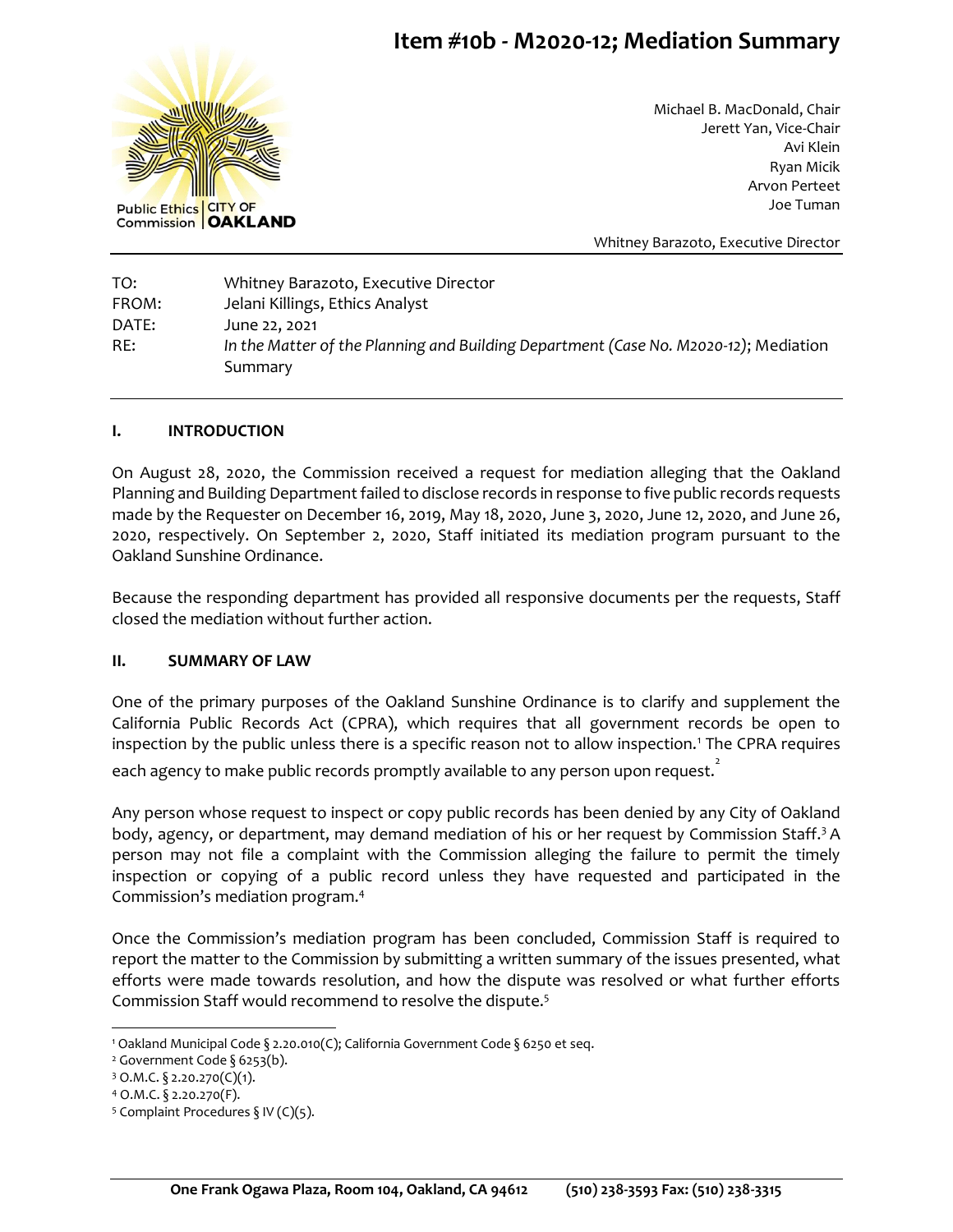#### **III. SUMMARY OF FACTS**

On December 16, 2019, the City received, via NextRequest, the following public records request (No. 19-6003):

Please provide me the PDF maps, KMZ (Google Earth) map and Excel spreadsheet referenced in email to Aubrey Rose and Scott Miller from Matt Yergovich on August 18, 2015 at 10:27AM regarding 78 downtown wireless facilities.

In same email, CEQA implications were mentioned and ATT Overlapping Deployment for the downtown area. Please provide me with any subsequent communications and attachments between the City and Matt Yergovich or any other ExteNet Systems agent doing business in Oakland.

In this email, Matt mentions evaluating both "ATT and Verizon's proposals as a whole." Please provide any subsequent communications, records and documents relevant to this discussion between the any City employee and any employee or agent of ATT and Verizon.

On May 18, 2020, the City received, via NextRequest, an additional public records request from the Requester (20-2601):

Please provide all documents, reports, plans/drawings and communications between residents, City or telecom regarding the cell antenna projects located at 6387 Fairlane and 6391 Fairlane. Also, include planning commission documents that were made available to the public and to the commissioners. If any RF Emission reports are available created at the time of installation or since then, please include them.

Please include all documentation related to inactive, expired or issued applications in planning and building department related to these addresses as well.

Thank you.

On June 3, 2020, the City received, via NextRequest, a third public records request from the Requester  $(20-3004):$ 

Please provide all information related to Record ID FDV19-22181 for APN 029A133003000.

Please provide all EME or RF reports (part of application and prior to building permit sign-off) for DS180340 and B1803917

Please include the approval or decision letters and related communications/attachments between applicant and the City for DS180340 and B1803917

On June 4, 2020, the Planning and Building Department released seven responsive documents to the requester for request 20-3004.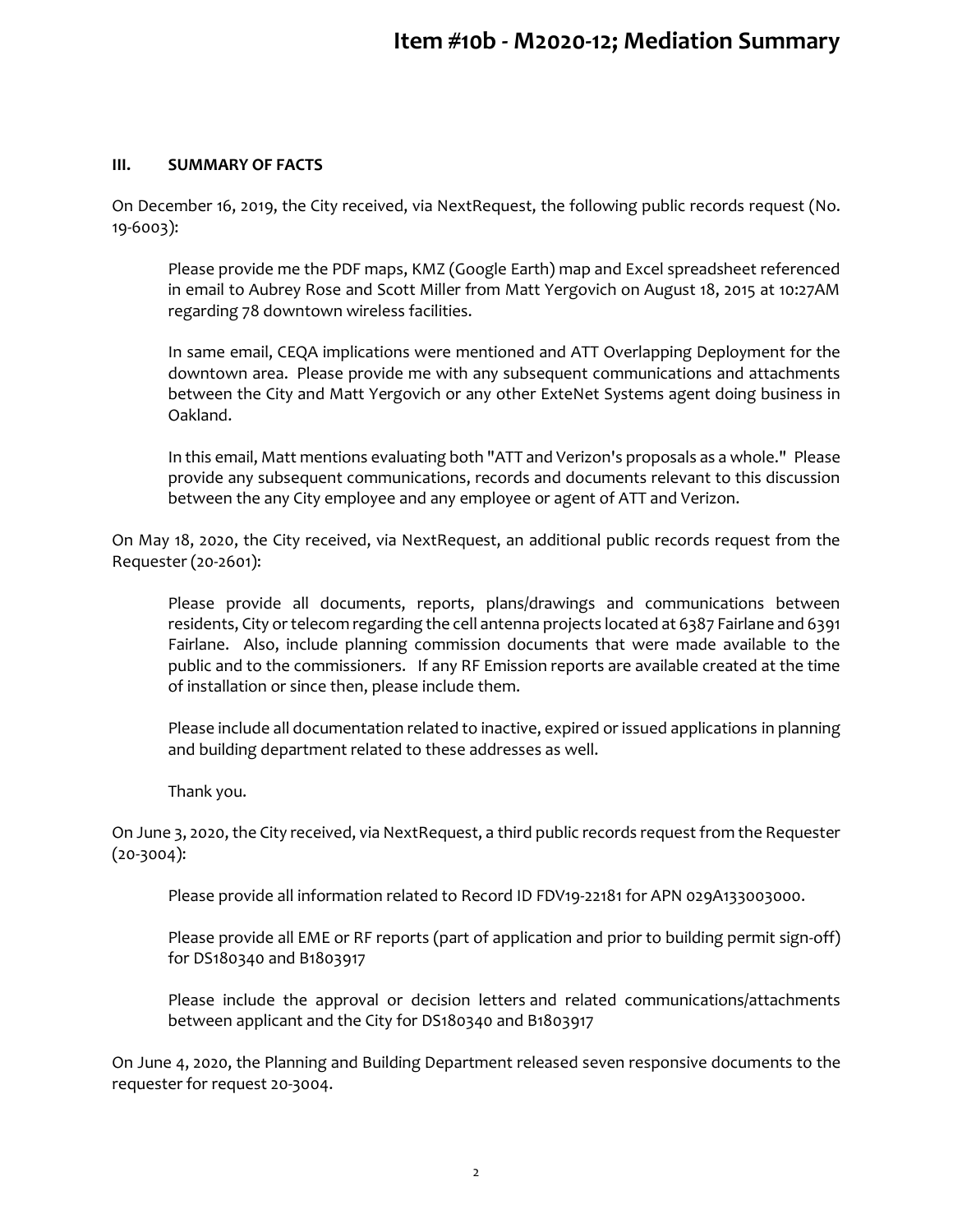On June 12, 2020, the City received, via NextRequest, a fourth public records request from the Requester (20-3268):

Please provide all documents and communications (including emails and attachments) regarding the Appeal APL19009.

Thank you.

On June 18, 2020, the Planning and Building Department released an additional three documents to the requester in response to public records request 20-3004.

On June 26, 2020, the City received, via NextRequest, a fifth public records request from the Requester (20-3688):

I am interested in knowing what telecommunications companies currently have Master License Agreements with the City of Oakland.

Can you please provide me a copy of these agreements as well letting me know when they became effective and if they have an expiration date?

On, July 8, 2020, the Planning and Building Department released three responsive documents to the requester for request 20-3268.

On, July 14, 2020, the Planning and Building Department released seven responsive documents to the requester for request 20-2601.

On August 28, 2020, the Commission received a mediation request seeking the following:

Not fulfilling public records requests in a timely manner. Some of these have been partially completed.

On September 2, 2020, Staff initiated its mediation program and notified the Planning and Building Department (PBD) of the mediation request.

On, September 27, 2020, the Planning and Building Department released an additional three documents to the requester for request 20-3268. Subsequently, the Planning and Building Department closed the request stating:

We have redacted personal information, including but not limited to, telephone numbers, social security numbers, credit card numbers and other personal identifying information pursuant to the constitutional rights of privacy and to protect against identity theft pursuant to Government Code Section 6254(c).

On, September 28, 2020, the Planning and Building Department released an additional document to the requester for request 20-3268.

On, September 29, 2020, the Planning and Building Department released an additional two documents to the requester for request 20-3268.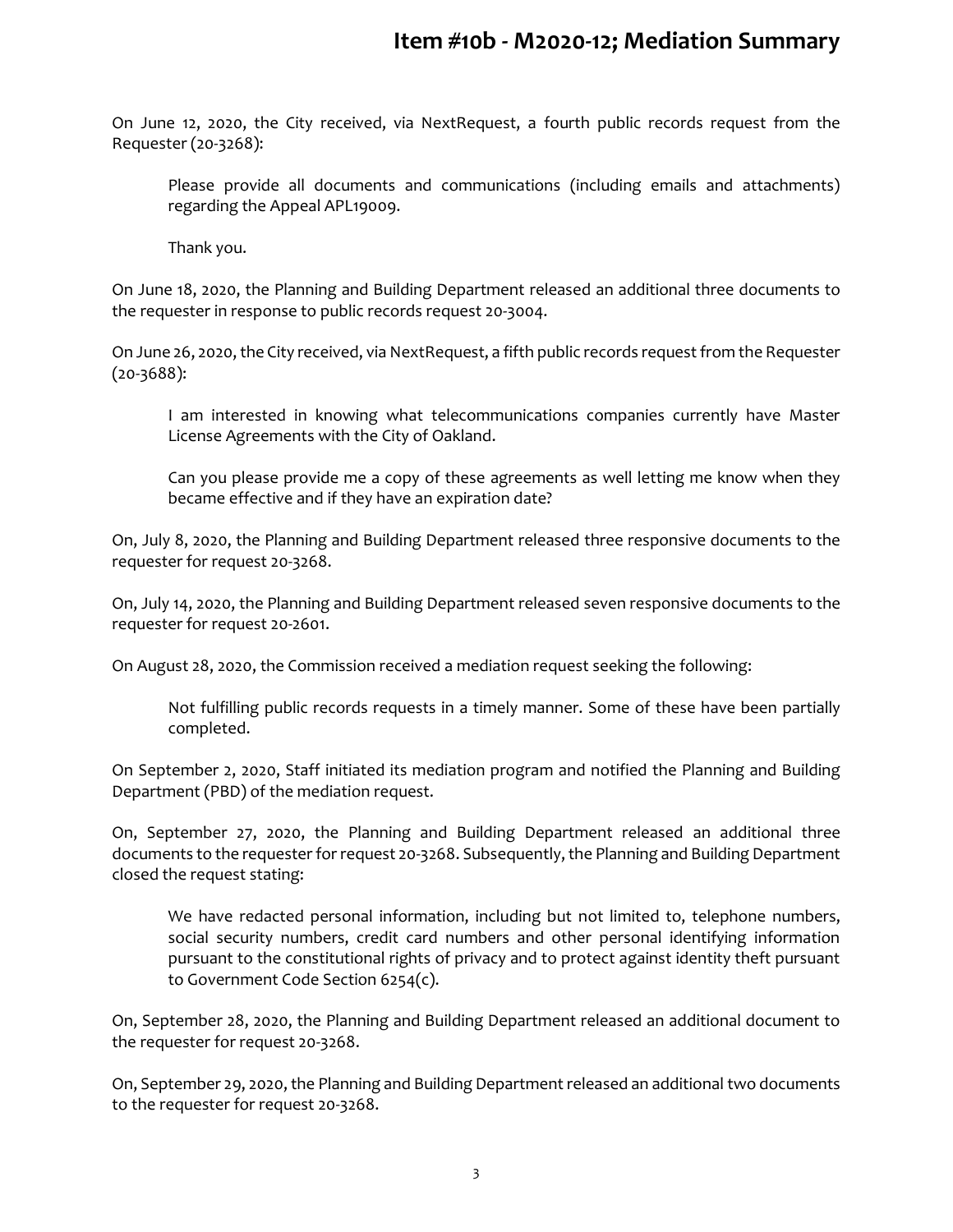On, October 7, 2020, the Planning and Building Department released an additional document to the requester for request 20-3004.

On, October 27, 2020, the Planning and Building Department released ten responsive documents to the requester for request 19-6003.

On, November 3, 2020, the Planning and Building Department released an additional 18 documents to the requester for request 20-2601. Subsequently, the Planning and Building Department closed the request stating:

We have redacted personal information, including but not limited to, telephone numbers, social security numbers, credit card numbers and other personal identifying information pursuant to the constitutional rights of privacy and to protect against identity theft pursuant to Government Code Section 6254(c).

On, November 4, 2020, the Planning and Building Department released an additional 117 documents to the requester for request 19-6003.

On, November 6, 2020, the Planning and Building Department released an additional 11 documents to the requester for request 19-6003.

On, January 7, 2021, the Planning and Building Department released an additional four documents to the requester for request 20-3688. Subsequently, the Planning and Building Department closed the request stating:

We released all of the requested documents.

On, January 7, 2021, the Planning and Building Department released an additional seven documents to the requester for 19-6003.

On, January 8, 2021, the Planning and Building Department released an additional 23 documents to the requester for 19-6003.

On, January 11, 2021, the Planning and Building Department released an additional 47 documents to the requester for 19-6003. Subsequently, the Planning and Building Department closed the request stating:

We have redacted personal information, including but not limited to, telephone numbers, social security numbers, credit card numbers and other personal identifying information pursuant to the constitutional rights of privacy and to protect against identity theft pursuant to Government Code Section 6254(c).

On, January 29, 2021, the Planning and Building Department released an additional document to the requester for 20-3004. Subsequently, the Planning and Building Department closed the request stating:

We released all of the requested documents.